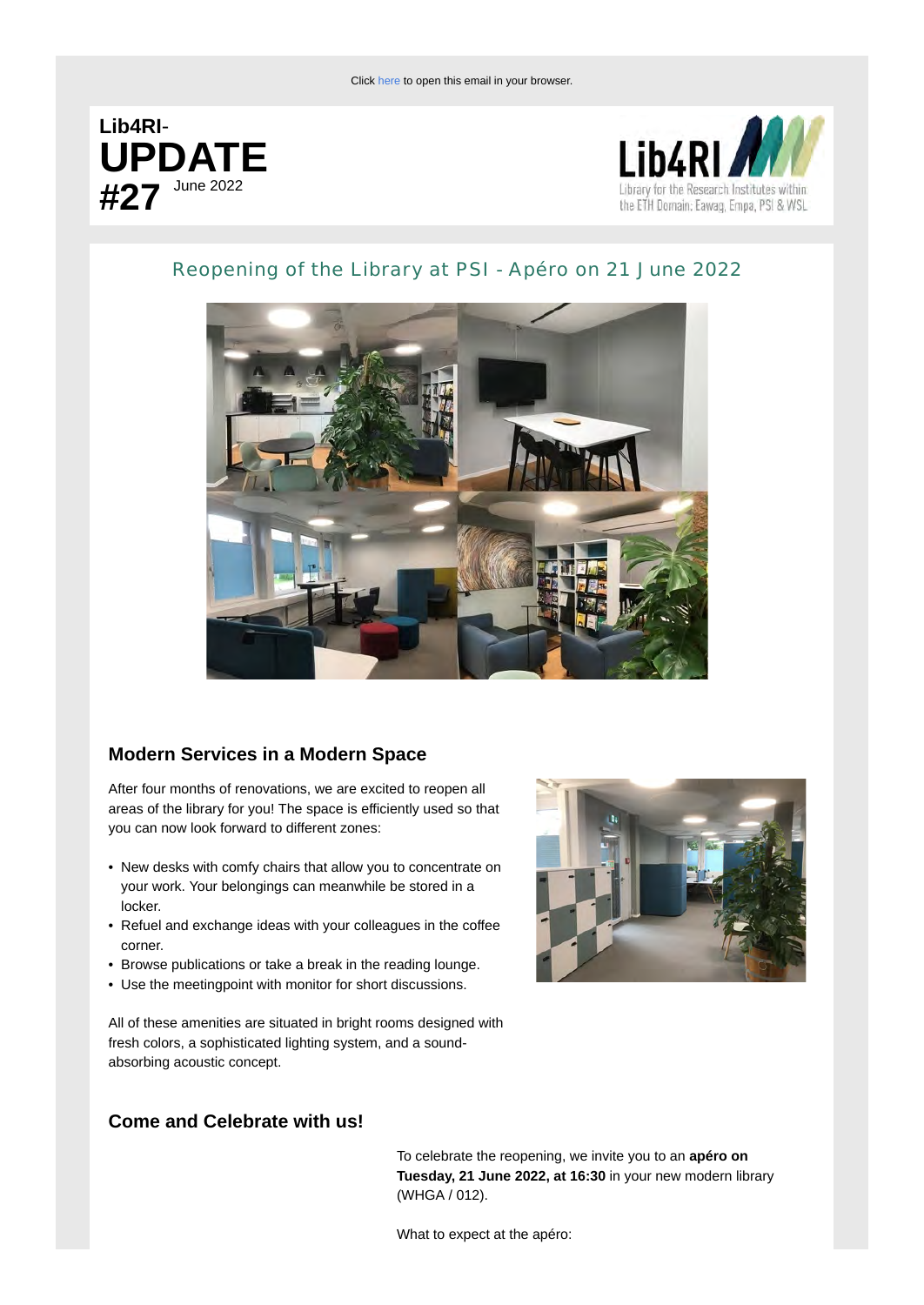

- listen to welcoming speeches by Prof. Dr. Christian Rüegg (Director PSI), Herbie Gisler (Architect H2A), and Dr. Lothar Nunnenmacher (Head of Lib4RI);
- watch our parodic take on the last 10 years of Lib4RI in ten short retrospective films;
- get to know the Lib4RI staff and learn more about our services;
- and, of course, fingerfood and drinks.

For better planning, [please register via Doodle](https://newsletter.lib4ri.ch/e/cf587273467cae4e/nl/f7b0f08642ac9750a3f8afab/link/33887/8c7b7d915db677cbe86894239f93cf9e7426fee3/en/-) by **Wednesday, 15 June 2022**.

It's nothing like the library you know - come see for yourself!

# **Library News**



Image by [Pixabay](https://newsletter.lib4ri.ch/e/cf587273467cae4e/nl/f7b0f08642ac9750a3f8afab/link/33882/8c7b7d915db677cbe86894239f93cf9e7426fee3/en/-)

**Lib4RI Invests in Open Science Services**

community and essential to our daily operations. Libraries are becoming increasingly involved in helping sustain these services through initiatives like [SCOSS,](https://newsletter.lib4ri.ch/e/cf587273467cae4e/nl/f7b0f08642ac9750a3f8afab/link/33878/8c7b7d915db677cbe86894239f93cf9e7426fee3/en/-) which helps non-commercial Open Science services build sustainable business models. The national project [SwissCOSS](https://newsletter.lib4ri.ch/e/cf587273467cae4e/nl/f7b0f08642ac9750a3f8afab/link/33879/8c7b7d915db677cbe86894239f93cf9e7426fee3/en/-) co-funded by swissuniversities marks the beginning of our own involvement and we have since contributed to more services available to everyone. [Read more.](https://newsletter.lib4ri.ch/e/cf587273467cae4e/nl/f7b0f08642ac9750a3f8afab/link/33880/8c7b7d915db677cbe86894239f93cf9e7426fee3/en/-)

Lib4RI provides financial contributions to Open Science services close to the research

place out of 873 ranked teams, an excellent result for the diverse team. [Read more.](https://newsletter.lib4ri.ch/e/cf587273467cae4e/nl/f7b0f08642ac9750a3f8afab/link/33877/8c7b7d915db677cbe86894239f93cf9e7426fee3/en/-)



Image by [ASVZ SOLA](https://newsletter.lib4ri.ch/e/cf587273467cae4e/nl/f7b0f08642ac9750a3f8afab/link/33881/8c7b7d915db677cbe86894239f93cf9e7426fee3/en/-)



Image by [OUP](https://newsletter.lib4ri.ch/e/cf587273467cae4e/nl/f7b0f08642ac9750a3f8afab/link/33862/8c7b7d915db677cbe86894239f93cf9e7426fee3/en/-)



Image by [doi.org](https://newsletter.lib4ri.ch/e/cf587273467cae4e/nl/f7b0f08642ac9750a3f8afab/link/33863/8c7b7d915db677cbe86894239f93cf9e7426fee3/en/-)



### **No Deal with Oxford University Press (OUP) in 2022**

Much to our dismay, [Oxford University Press \(OUP\) and the Consortium of Swiss Academic](https://newsletter.lib4ri.ch/e/cf587273467cae4e/nl/f7b0f08642ac9750a3f8afab/link/33875/8c7b7d915db677cbe86894239f93cf9e7426fee3/en/-) [Libraries have not been able to reach an open access agreement for 2022.](https://newsletter.lib4ri.ch/e/cf587273467cae4e/nl/f7b0f08642ac9750a3f8afab/link/33875/8c7b7d915db677cbe86894239f93cf9e7426fee3/en/-) Meaning, you will no longer be able to access articles published in 2022. However, our post-cancellation access rights to all licensed OUP journals ensures continued access to all articles published before 2022. Recognising how important "Tree Physiology" is to our research community, we have decided that we will subscribe exclusively to that title. [Read more.](https://newsletter.lib4ri.ch/e/cf587273467cae4e/nl/f7b0f08642ac9750a3f8afab/link/33876/8c7b7d915db677cbe86894239f93cf9e7426fee3/en/-)

#### **Request DOIs for your Publications**

Lib4RI now issues DOIs on behalf of the four research institutes for documents published by Eawag, Empa, PSI, or WSL. A DOI is an internationally recognized identifier for online research objects. It is a unique and permanent online link, thus making it easier to find and attribute research output long-term. [Read more.](https://newsletter.lib4ri.ch/e/cf587273467cae4e/nl/f7b0f08642ac9750a3f8afab/link/33864/8c7b7d915db677cbe86894239f93cf9e7426fee3/en/-)

### **Lib4RI Joins OpenAPC**

Lib4RI has provided data on Open Access fees paid by the [Open Access Publication Fund](https://newsletter.lib4ri.ch/e/cf587273467cae4e/nl/f7b0f08642ac9750a3f8afab/link/33866/8c7b7d915db677cbe86894239f93cf9e7426fee3/en/-) from 2009 to 2021 to [OpenAPC](https://newsletter.lib4ri.ch/e/cf587273467cae4e/nl/f7b0f08642ac9750a3f8afab/link/33865/8c7b7d915db677cbe86894239f93cf9e7426fee3/en/-) and will continue to support transparency of cost development in the future. [Read more.](https://newsletter.lib4ri.ch/e/cf587273467cae4e/nl/f7b0f08642ac9750a3f8afab/link/33867/8c7b7d915db677cbe86894239f93cf9e7426fee3/en/-)

Image by [OpenAPC](https://newsletter.lib4ri.ch/e/cf587273467cae4e/nl/f7b0f08642ac9750a3f8afab/link/33865/8c7b7d915db677cbe86894239f93cf9e7426fee3/en/-)

# **Beyond the Library**

### **Open Access / Switzerland and Frontiers reach OA Agreement**

The Swiss research community has strengthened its commitment to OA through a new national publishing agreement with the Lausanne-based open-access publisher [Frontiers.](https://newsletter.lib4ri.ch/e/cf587273467cae4e/nl/f7b0f08642ac9750a3f8afab/link/33883/8c7b7d915db677cbe86894239f93cf9e7426fee3/en/-) The one-year pilot supports authors

### **Open Access / SNSF joins cOAlition S**

A coalition of research funders has been advocating for free, unrestricted access to publications since 2018. The SNSF is now joining them and adapting its Open Access requirements. Read more on [SNF.](https://newsletter.lib4ri.ch/e/cf587273467cae4e/nl/f7b0f08642ac9750a3f8afab/link/33885/8c7b7d915db677cbe86894239f93cf9e7426fee3/en/-)